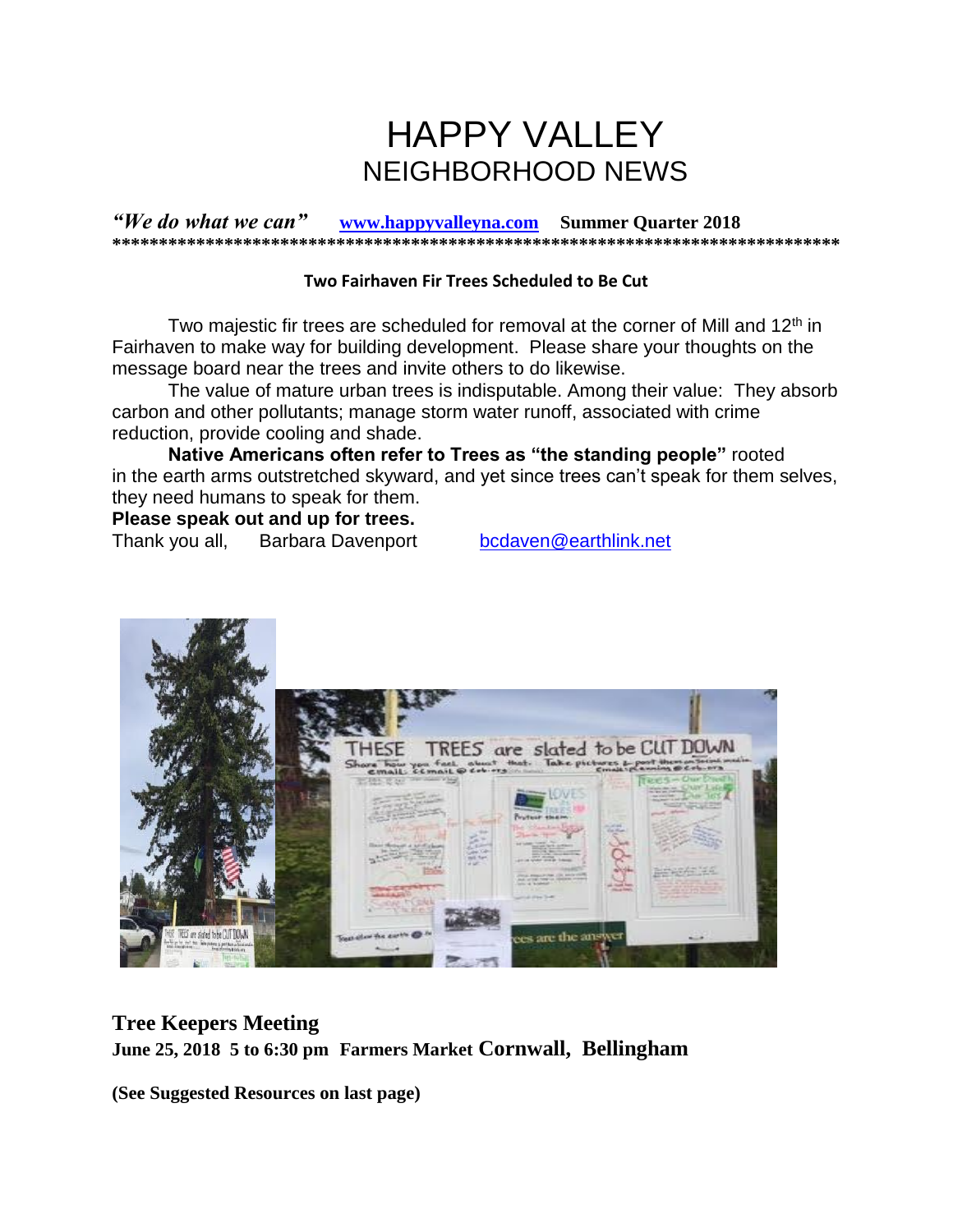# **Community Meals will NOT occur in the summer months. Outdoor BBQ on Aug 12 at Lutheran Church.**

## **The Southside Food Bank** LOCATION: Our Hillcrest Church,

is located at Hillcrest Chapel (1400 Larrabee Ave.) and serves those in need of food help on the first and third Thursdays of the month. Their hours are  $10$  a.m.  $-11:30$  p.m. Call [\(360\) 733-8400](about:blank) for more information.

# **City's ADU Regulations Submitted by Wendy Scherrer**

Update to City's ADU Regulations Christopher Koch, Planner II City of Bellingham, Planning and Community Development Dept.

On May 21st the City Council approved the adoption of **Ordinance #2018-05- 009** updating the City's Accessory Dwelling Unit (ADU) regulations, including a provision allowing **detached ADUs in single family zones citywide.** Pursuant to Article [3.04](http://www.codepublishing.com/WA/Bellingham/html/BellinghamCH/BellinghamCH03.html#Article%20III) of the Charter of the City of Bellingham, the ordinance shall take effect 15 days after the date of final passage (June  $5<sup>th</sup>$ ).

Pursuant to BMC [20.22](http://www.codepublishing.com/WA/Bellingham/html/Bellingham20/Bellingham20.html) and [21.10.040\(](http://www.codepublishing.com/WA/Bellingham/html/Bellingham21/Bellingham2110.html#21.10)I)(2), text amendments to the City's development regulations follow the procedures for a Type VI process established in Chapter [21.10.150](http://www.codepublishing.com/WA/Bellingham/html/Bellingham21/Bellingham2110.html#21.10.150) BMC. A Type VI Decision may be appealed pursuant to the procedures in BMC [21.10.150\(](http://www.codepublishing.com/WA/Bellingham/html/Bellingham21/Bellingham2110.html#21.10.150)I).

### **IMPACT FEES:**

As part of its current ADU deliberations, City Council is considering a proposal to exempt ADUs from park and transportation [impact fees.](https://na01.safelinks.protection.outlook.com/?url=http%3A%2F%2Fwww.codepublishing.com%2FWA%2FBellingham%2Fhtml%2FBellingham19%2FBellingham19.html&data=02%7C01%7C%7Cc91129888fd74608dced08d5bb717b51%7Cd438603ec0cb4a1286e40001e1d225b9%7C0%7C0%7C636621018444417015&sdata=cW10WWTqmnnT7YVcHs4ffEyvLYQcA1Gm33%2B3TraXgl4%3D&reserved=0) ADUs are already exempt from school impact fees due to their small size and unlikely to contribute to K-12 enrollment. Council has not yet provided a consensus recommendation on the matter.

If Council recommends the exemption, it will require a separate ordinance from that which amended the ADU regulations. Staff is working to have a draft impact fee ordinance ready for Council consideration in June or July.

#### **Editors Questions: If ADUs are approved, will there be a legal size**?

YES, the legal maximum size is 800 sq ft.

### **Will there be an adult or child occupancy limit?**

YES, the legal maximum occupancy is 4 people.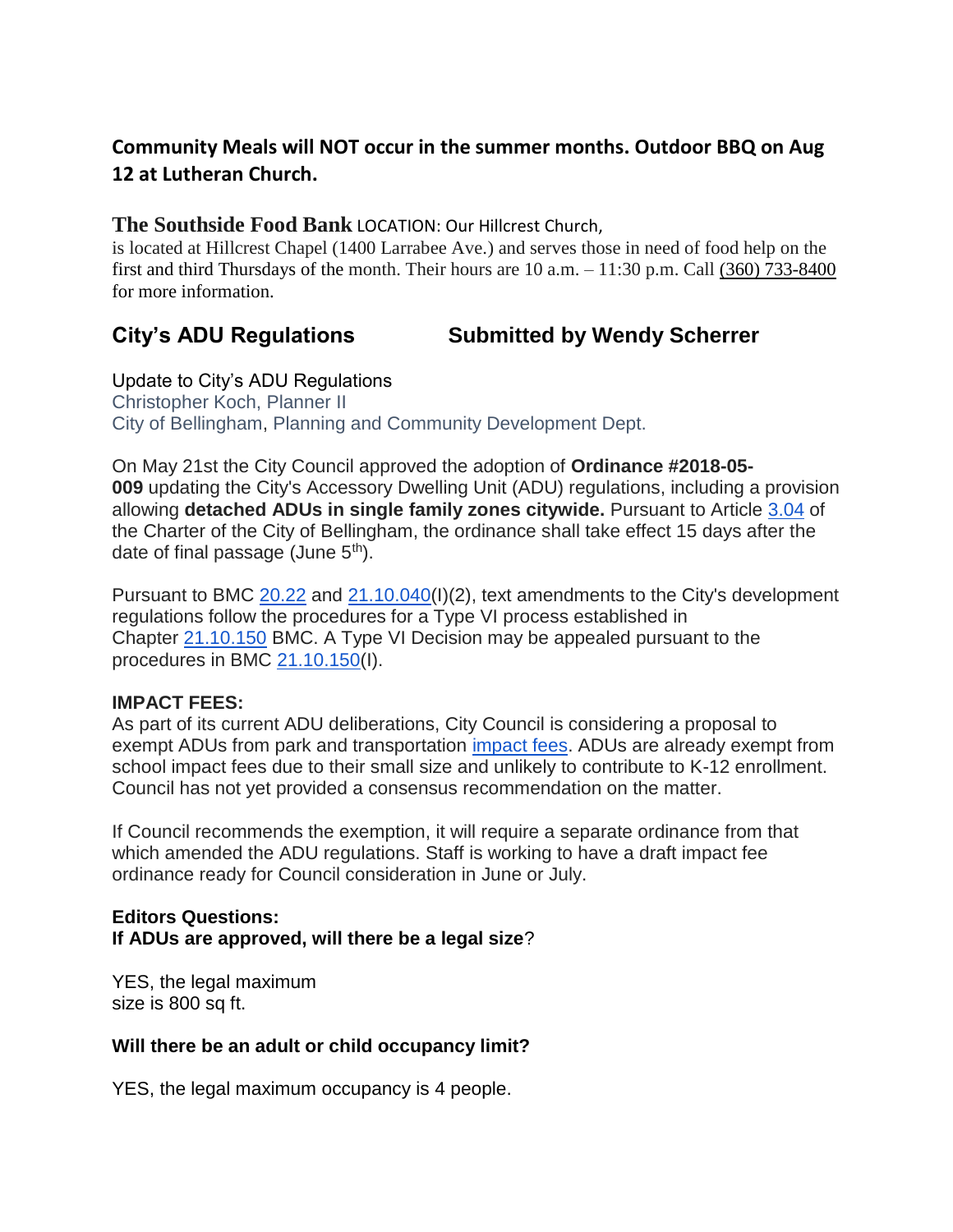**Hue Beattie's photo** of Fairhaven Firehouse Sunday event many locals met old time neighbors.



**Dear Community:**

**Yes, we have sold the Firehouse. The Christman's are going off watch, but the Firehouse lives on! Please give a warm welcome to Teresa Dalton and Glenn DeHekker. The new owners of our beloved facility as of this Wed the 23rd.**

**They are planning to whole heartily continue the Firehouse's mission of supporting the arts in our community, while at the same time opening it's doors to accommodate special events such as weddings, end of life ceremonies, lectures, corporate presentations, and so on. The facility will also be christened with a new name --"Firehouse Arts and Event Center".** 

**Kate and Aaron will continue to operate the Firehouse Cafe! Teresa and Glenn will be working to enhance this sweet neighborhood gathering spot we have all come to love. Eventually adding beer and wine, outdoor seating in the park and extended hours. Stay tuned for updates.** 

**In honor of these changes, as well as for a chance to chat with Teresa and Glenn, please join us during Ski to Sea (Sunday May 27th, 2018) from 11am-7pm for an inaugural gathering of the new owners in the Firehouse's Pocket Park.**

**We will no longer be responding to Firehouse inquires or checking Firehouseemails. If you would like to contact us for personal matters please use: [mattchristman@mac.com](mailto:mattchristman@mac.com)** 

**Cheers to the past 15 years … and here's to The Firehouse Arts and Events Center!** 

**Love, Matt and Alona**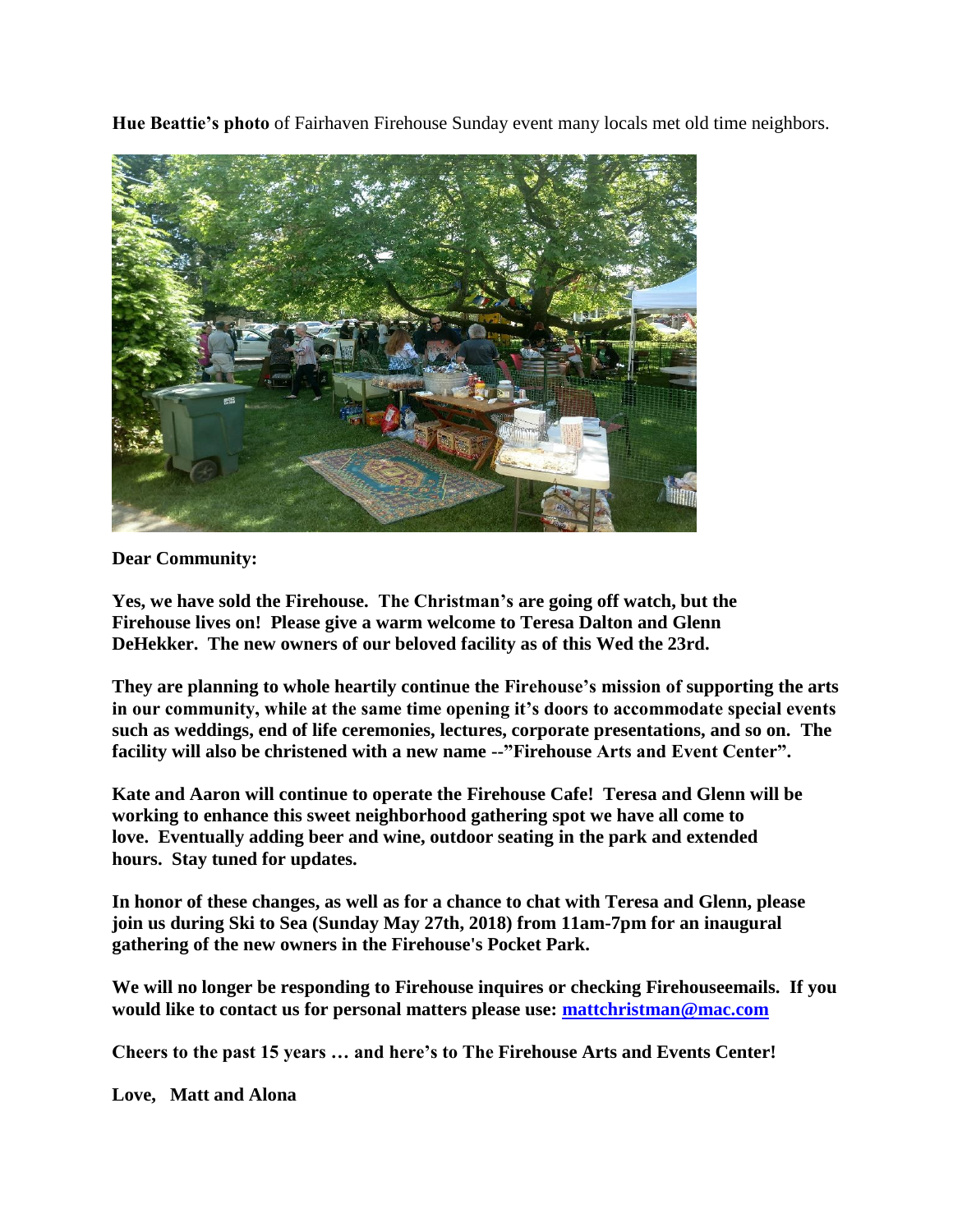

# **Bellingham Co-Housing (BellCoHo) Now Saves \$900 Annually Through Waste Diversion By Jaco Eco**

After emphasizing increased recycling and composting, the Eco-Interest Group at Bellingham Co-Housing monitored each of the two landfill dumpsters on their campus and discovered that they were rarely 75% full at each week's pick-up. So this past February they reduced the size of each of those dumpsters (from 2-yard capacity to 1.5 yard), at a considerable savings to this community of 33 households.

At the same time, similar monitoring of their 4-yard cardboard container showed it was only about half full at each pick-up, so they reduced the frequency of their cardboard pick-ups (from twice to once monthly). Analysis of invoices from Sanitary Service Company (SSC) before and after these changes showed a total savings of about \$75 per month, or \$900 a year.

Also in February, they instituted a separate indoor collection of soft plastics, such as bags and wrappings (all of which must be clean and dry). Unlike rigid plastics like bottles and containers that are collected curbside, soft plastic must be brought to local grocery stores for recycling.

But this worthwhile action now keeps approximately 5 pounds of plastic out of their landfill dumpsters each week, another significant reduction, which has raised the distinct possibly that at least one of the two dumpsters could be further reduced in size, providing even more savings.

Meanwhile, concurrent monitoring of Cohousing's large FoodPlus! toters has shown a marked increase in use, thanks to greater education about all the items that actually can be composted through that SSC program. (Those items are also not going into the landfill dumpsters now.)

They recommend that all citizens consider paying even greater attention to diverting waste from our landfills (or better yet, minimizing the purchase of wasteful packaging, such as single-use plastics). Saving money helps, but saving stress on a crowded, polluted planet is essential.

"Trimming Our WasteLine," can be found at [http://bellcoho.com/blog/trimming-our](http://bellcoho.com/blog/trimming-our-wasteline/)[wasteline/](http://bellcoho.com/blog/trimming-our-wasteline/)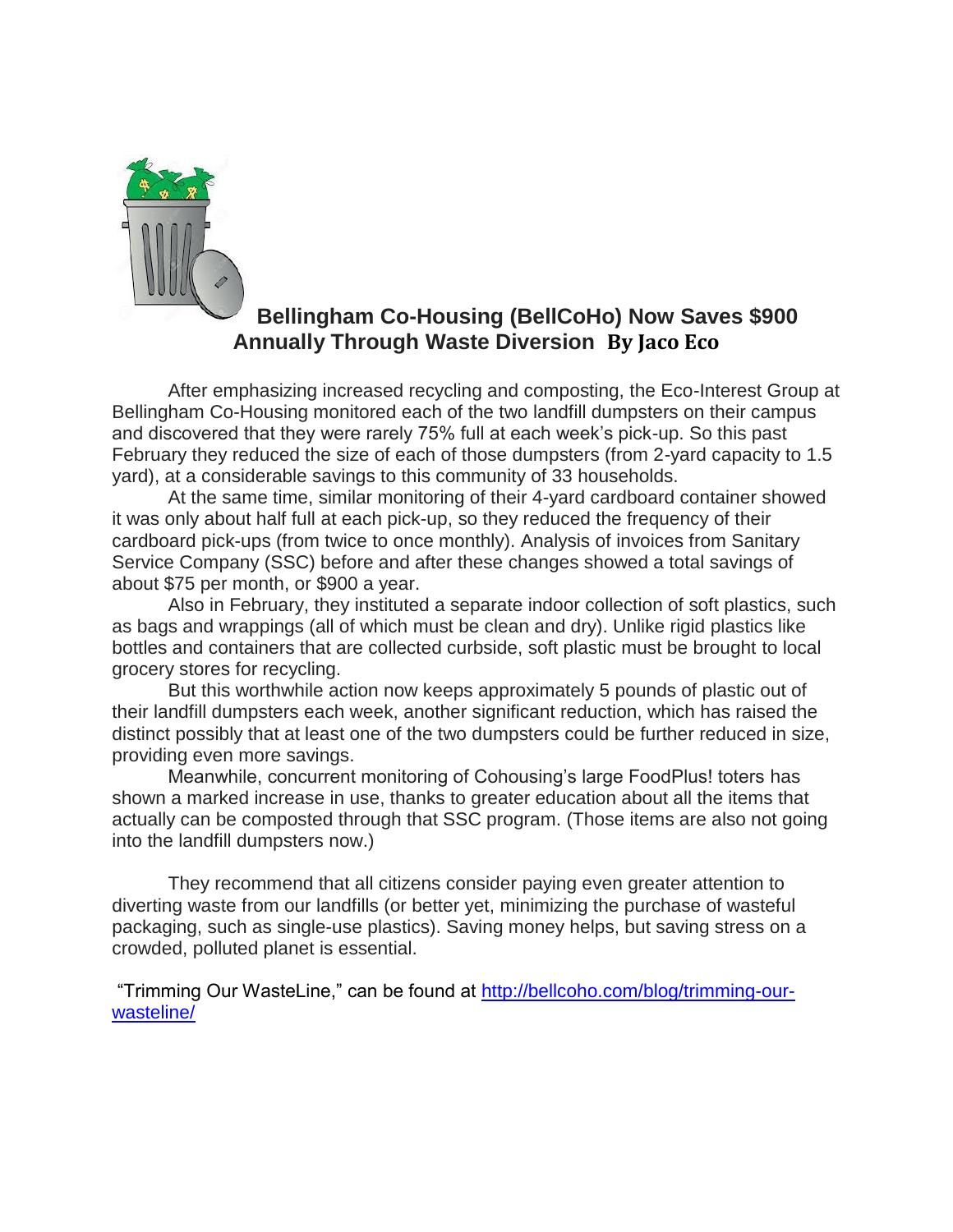# **Then and Now -- Larrabee Senior Memoir Class Visit**

And a grand time was had by all! By Sam Lockwood

On May 1st, the Bellingham Family Partnership Program's **Then and Now** class --housed at the historic old Larrabee School-- hosted five wonderful senior guests. The guests are members of a **Memoir Class** of the Bellingham Senior Activity Center. One might wonder, why have intergenerational conversations? Well, students have so much to learn from one another and their parents but, to learn first hand from seniors – both grandparents and great grandparents and even great great grandparents-- it gives kids a grounding in their 21st century lives. That's why.

Earline, Elin, Bob, Virginia and Barbara joined our class of kindergarten through third graders to share a small portion of their rich lives. The visit started with children doing their initial class entry routines and meeting our guests. As the students played games, did art work, and read, our guests talked informally with individual students.

The formal part of our visit was a **5 Corner-Read Around.** Each of the five seniors had a group of 3 or 4 students with them. We rotated groups every 10 minutes. The senior guests shared stories and writing from their lives in the 1920s through their adulthood.

**Earline Bradley**, a small business owner for 20 years in the 1960s - early 1980s, talked of her special talents and growing up during the Depression. She became a professional construction worker and a realtor.

**Elin Valtyrson** came from Norway in 1950, as a ten-year-old from war torn Europe. Students heard how fortunate Elin felt to have come-of-age in the United States. She graduated from high school in Whatcom county in 1958. We all learned how the Norwegians kept the country's gold from the Nazis. (*Snow Treasure* by Marie McSwigan).

**Bob Taylor**, as a business person, has traveled and lived in many exciting places throughout the world. Europe, Asia, the Near East were viewed through the issues of the day. He talked to students of growing up with miles to roam and play, especially in the snow.

**Virginia Roberts** told students of her large extended family including having a classroom full of great grandchildren! Virginia's husband taught at Larrabee during the 1940s. She lived in her same Whatcom County home for close to 90 years! Wow!

**Barbara Perry** showed pictures of her grandparents sitting on horses when they came to homestead in Moses Lake in 1920. Barbara's Grandmother told her stories of her coming from Norway so her father could escape the draft. They had to hide in the ship that went around Cape Horn. She read parts of a book she wrote. When she was younger, she would visit her relatives and ride their horses through the sage brush.

**The home schooled children of Bellingham Partnership** learned a small bit of coming of age and personal histories from our visitors throughout the  $20<sup>th</sup>$  century to today. We hope to continue this partnership

The Larrabee School site is active and vibrant with the Bellingham School's Partnership Program (Bfpp).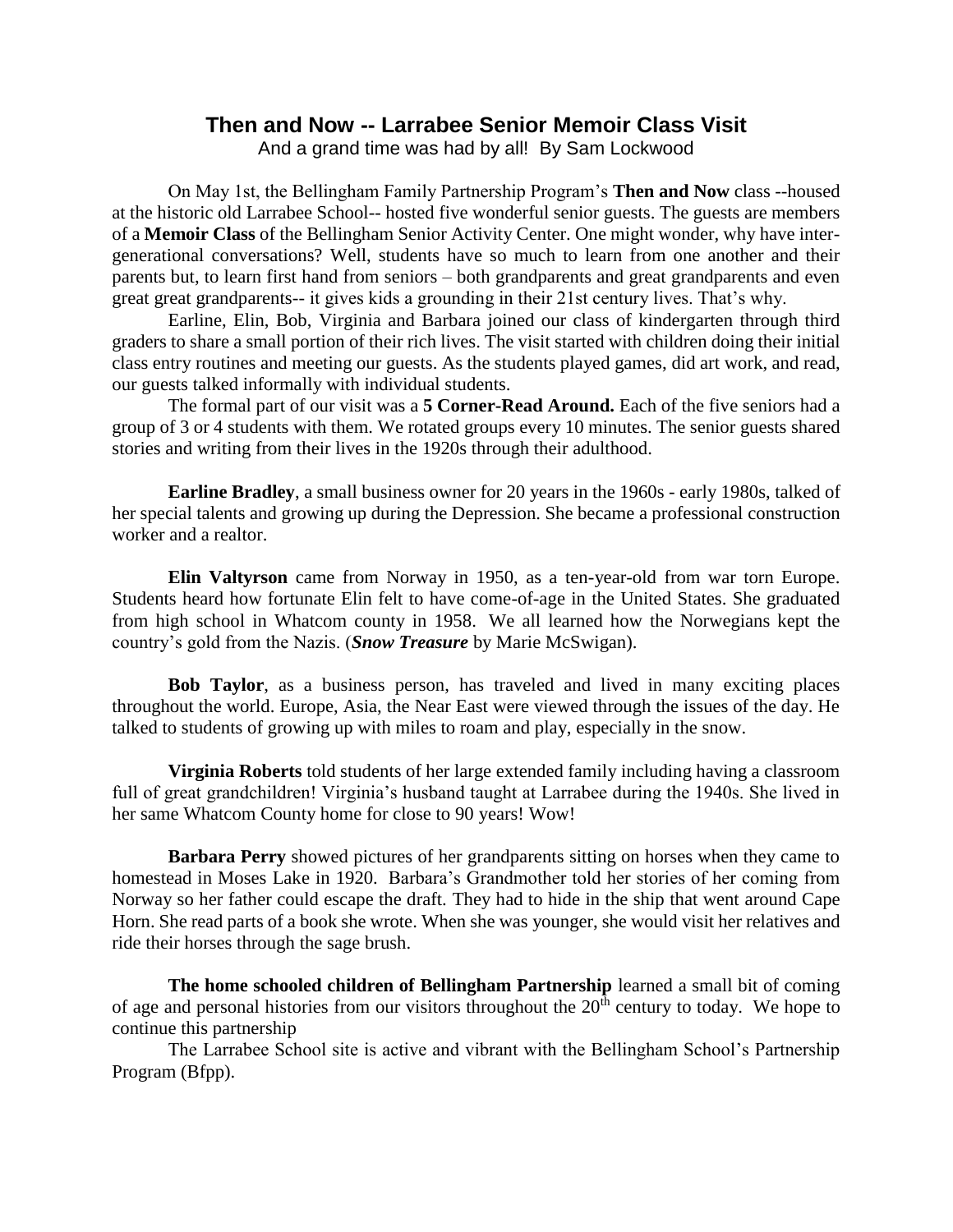# **Check Out Alternative On-Line News outlets for Happy Valley**

**KUGS – KUGS (89.3 FM)** The Western Washington University radio station, has morning and evening *Democracy Now* one-hour presentations **7am and 7pm M-F**. Other alternative sites are heard before 7pm M-F. Democracy Now is a non-profit, non-corporate world news outlet.

**NW Citizen** In our own Happy Valley, editor John Servais, has been editor of this alternative web site on the web for many years. Many viewers present their thoughts about local issues presented by experienced writers.

The following article was a big issue in the last several elections. Tip Johnson, a HV resident, frequent reporter and previous City Council member, wrote some of the first and latest jail articles about the jail. He told me that both City and County Council members follow the site.

The following articles was a big issue in the last several elections: "The Louwsy Jail Deal" by Tip Johnson \*Sep 15, 2015\* Bellingham

"…It is appropriate for the city to consider what is needed in a jail agreement, what is needed in a jail, and what is needed in jail alternatives. The county should do more of this, too. A lot more.

However, I question the propriety of either council continuing to engage with the current jail proposal. Refusing to submit to the false urgency of the manufactured jail crisis could foster a more comprehensive approach to the future of our regional justice services…"

**Whatcom Watch – a monthly publication** offers in-dept reporting on current Whatcom County issues -- plus more. Whatcom Conservation District elections occur every year. All registered voters may vote for volunteer supervisor positions to present their recommendations concerning land and water issues. **ALL Voters must request ballots and send them back**

**before a stated date or travel to the District office.** Most Whatcom County voters did not previously know about the District before reading the Watch. Before the Watch's articles, there were usually less than 50 votes. The last vote had over 4,000 Whatcom County voters. Cascadia Weekly and NW Citizen spread the word about voting in district elections.

Every state in the union has Conservation Districts. The Districts began before the US constitution was signed; in fact it is now similar to the EPA – caring for our Land and Water. Candidates and their opinions are presented on-line. Elections are yearly, separate from other elections. Dr. George Boggs is the Governor appointed Main Supervisor.

 **Happy Valley Neighborhood owes much thanks to Bill McCullum, Layout Editor**. Bill has always made sure the City, County, and Port Commissions were reported on. Because of Council records that he has insisted be reported on in each issue, he was recently able to quickly verify and send a report that the Pocket Park on Lenora Ct was verified by the City Council as a pocket park on March 18, 1998. The city had no records of the City Council vote. **Thank you Bill McCullum for helping to save Robins' Pocket Park!** 

 Our local Bellingham Library has past issues of *Whatcom Watch* as printed copies from 2011. Wilson Library at WWU has print copies back to October 1992, when it was begun by a group of women gathering news with a perspective otherwise not published.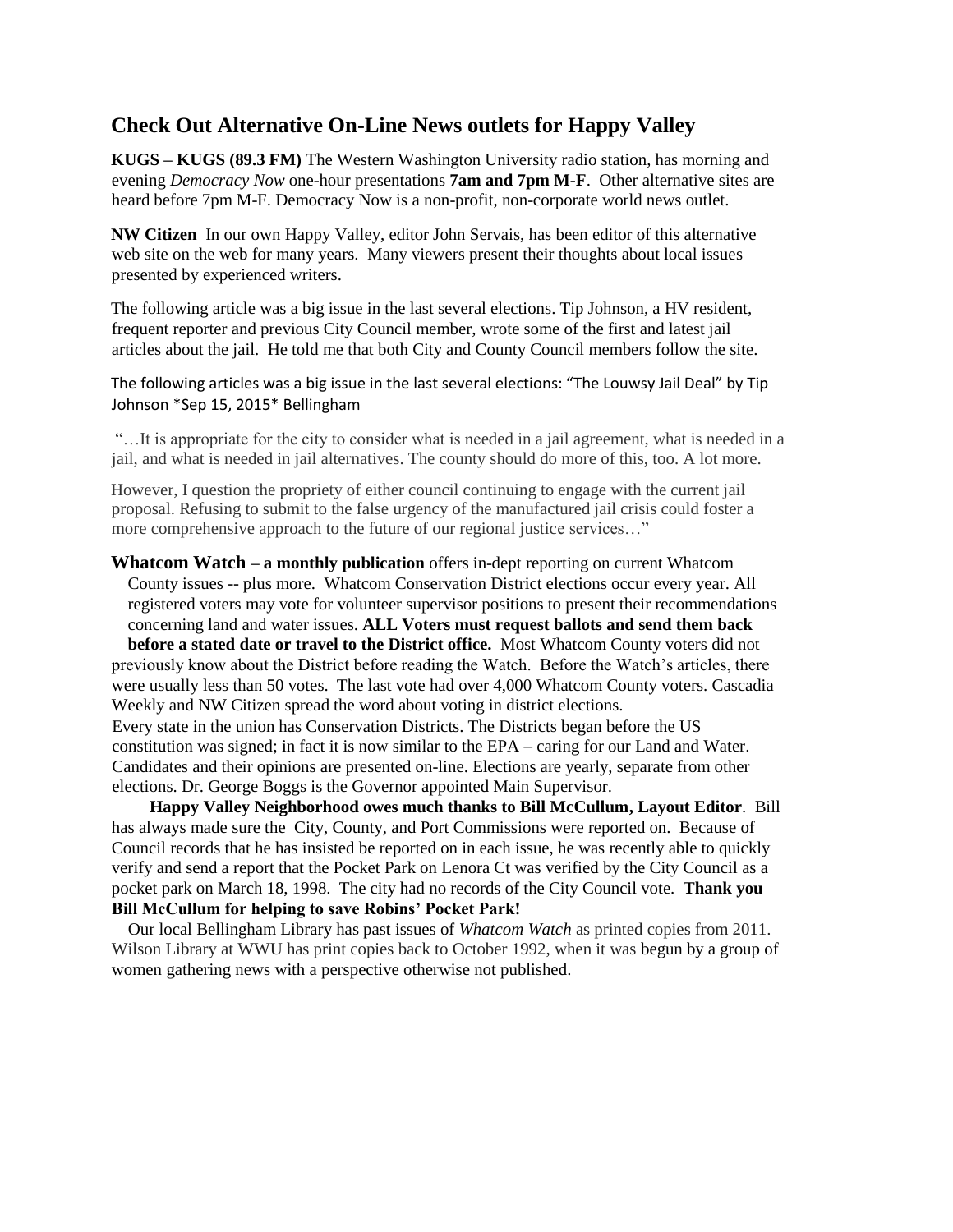#### **Eben Fodor's Twelve Big Myths About Growth**

By Donella H. Meadows … submitted by Frank James, [Bellingham Neighborhood](https://www.facebook.com/n/?groups%2FBellinghamNeighborhoodCoalition%2F&aref=1525809437539271&medium=email&mid=56bdb5df52aeeG5af3aec177e9G56bb73184fbc7G96&bcode=2.1525966039.Abybrl6LBhndtuI0cCU&n_m=bobbi2%40q.com)  [Coalition](https://www.facebook.com/n/?groups%2FBellinghamNeighborhoodCoalition%2F&aref=1525809437539271&medium=email&mid=56bdb5df52aeeG5af3aec177e9G56bb73184fbc7G96&bcode=2.1525966039.Abybrl6LBhndtuI0cCU&n_m=bobbi2%40q.com) Eben Fodor's book Better, Not Bigger which lists and debunks the following Twelve Big Myths.

**Myth 1:** Growth provides needed tax revenues… the general rule is: the larger the city, the higher the taxes. …**Fodor says: "The bottom line on urban growth is that it rarely pays its own way." Myth 2**: We have to grow to provide jobs… In fact …rarely .. Says Fodor: "Creating more local jobs ends up attracting more people, who require more jobs." And services.

**Myth 3:** We must stimulate and subsidize business growth to have good jobs… (study by the U.S. Chamber of Commerce…) showed **that states with the best business ratings actually have lower growth in per capita incomes than those with the worst**.

**Myth 4: If we try to limit growth, housing prices will shoot up… but it isn't so.** A 1992 study …because they had active low-cost housing programs. Fodor says … "housing affordability is not so much house cost as income level, … low-paying retail jobs makes housing unaffordable.

**Myth 5:** Environmental protection hurts the economy. According to a Bank of America study the economies of **states with high environmental standards grew consistently faster than those with weak** regulations. … Vermont ranked 3rd on the gold scale and first on the green; Louisiana ranked 50th on both.

**Myth 6:** Growth is inevitable. There are constitutional limits …**dozens of municipalities have capped their population size or rate of growth by legal regulations based on real environmental limits and the real costs of growth to the community**.

**Myth 7:** If you don't like growth, you're a NIMBY (Not In My Backyard) or an ANTI (against everything) or a gangplank-puller (right after you get aboard). These accusations are meant more to shut people up than to examine their real motives. **Says Fodor: "A NIMBY is more likely to be someone who cares enough about the future of his or her community to get out and protect it."**

**Myth 8:** Most people don't support environmental protection. Polls and surveys have disproved this belief for decades; Fodor cites examples from Oregon, Los Angeles, Colorado, and the U.S. as a whole. **The fraction of respondents who say environmental quality is more important than further economic growth almost always tops 70 percent.**

**Myth 9:** We have to grow or die. This statement is tossed around lightly and often, but if you hold it still and look at it, you wonder what it means. Fodor points out, **quoting several economic studies, that many kinds of growth cost more than the benefits they bring. So the more growth, the poorer we get. That kind of growth will kill us.**

**Myth 10:** Vacant land is just going to waste. Studies [show] that **open land pays far more - often twice as much - in property taxes than it costs in services… trees don't put potholes in the roads… Open land absorbs floods, recharges aquifers, cleans the air, harbors wildlife, and measurably increases the value of property nearby. We should value and pay for it to be there**.

**Myth 11:** Beauty is no basis for policy…**municipal meetings is their tendency to trivialize people who complain that a proposed development will be ugly. Dollars are not… more real or important than beauty. In fact beauty can translate directly into dollars.** For starters, undeveloped surroundings can add \$100,000 to the price of a home.

**Myth 12:** Environmentalists …A developer who will directly profit from a project is a special interest. A citizen with no financial stake is fighting for the public interest, and the good of the whole community. **Maybe one reason these myths are proclaimed so often and loudly is that they are so obviously doubtful.** The only reason to keep repeating something over and over is to keep others from thinking about it. You don't have to keep telling people that the sun rises in the east.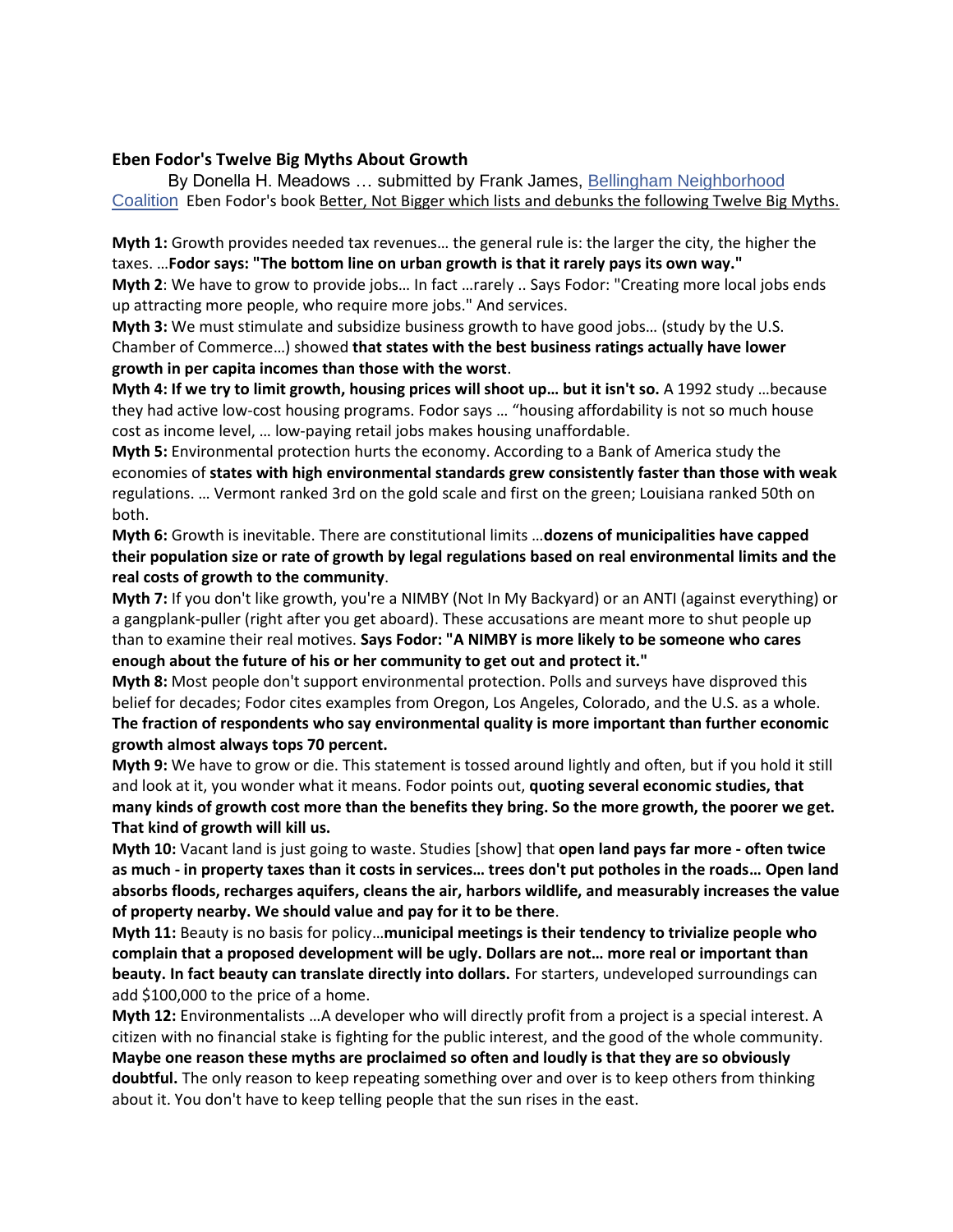#### **Street Tree Update** by John Hymas

What a spring! April was one of the wettest and May was the hottest on record. This is new territory and maybe our future – all the more reason to protect and preserve our urban trees. Over the past 19 years Happy Valley volunteers have planted probably 350 trees, mostly in parking strips. It has changed the look of the neighborhood. We gain amazing benefit from **nearby** trees. Public Works now considers trees as part of our urban infrastructure for their water holding capacity, climate moderation, erosion control and air cleansing. Social experts and traffic engineers give trees credit for many positive improvements for the public in those areas.

I don't know what the long term weather forecast is for this summer, but I would prepare for the worst – long, dry and hot. It is not too early to start watering the younger plantings. HVNA has watering bags to lend out, just call me for one. In some blocks neighbors rotate these bags. They hold 8-10 gallons and deeply water for 6-8 hours with minimal evaporation. If drought stress can be kept down during dry times it is the difference between surviving and thriving.

Mower and string trimmer "blight" is another issue I have been harping on for years. I will be installing mower guards on trees that grass has closed up on. They are basically cut sections of plastic drain pipe that fit over the lower stem and protect the bark from damage. We have lost trees from the girdling effect of these machines. One thing that was very apparent to me this spring is the difference in blooming trees, like our "Eddie's White Wonder" dogwoods, that had cleared areas around the base and those that were grass up to the trunk. Trees with no grass, instead with bark or woodchips had spectacular flowers, while those in competition with grass had moderate or small flower sets. Grasses, especially fescue, are allelopathic, meaning they put out a hormone to discourage competition. Think about grubbing out the grass around your trees and mulching with woodchips.

Deer have become a problem the past few years. "Buck hooking" severely damaged two oak trees I raised from sprouts on Larrabee Ave. this winter. Both are surviving at this time, but caging was required to keep them safe for a while. Once the stakes are removed the deer browse and hook. Let me know if you have a problem and we can deal with it.

It is not too early to think about adding a street tree or five if you have room next winter. Call me to plan ahead, or just with any tree questions. John Hymas 360- 714-9460.

**"Every faucet is connected to a forest."** Pat McElroy, State Forester, WDNR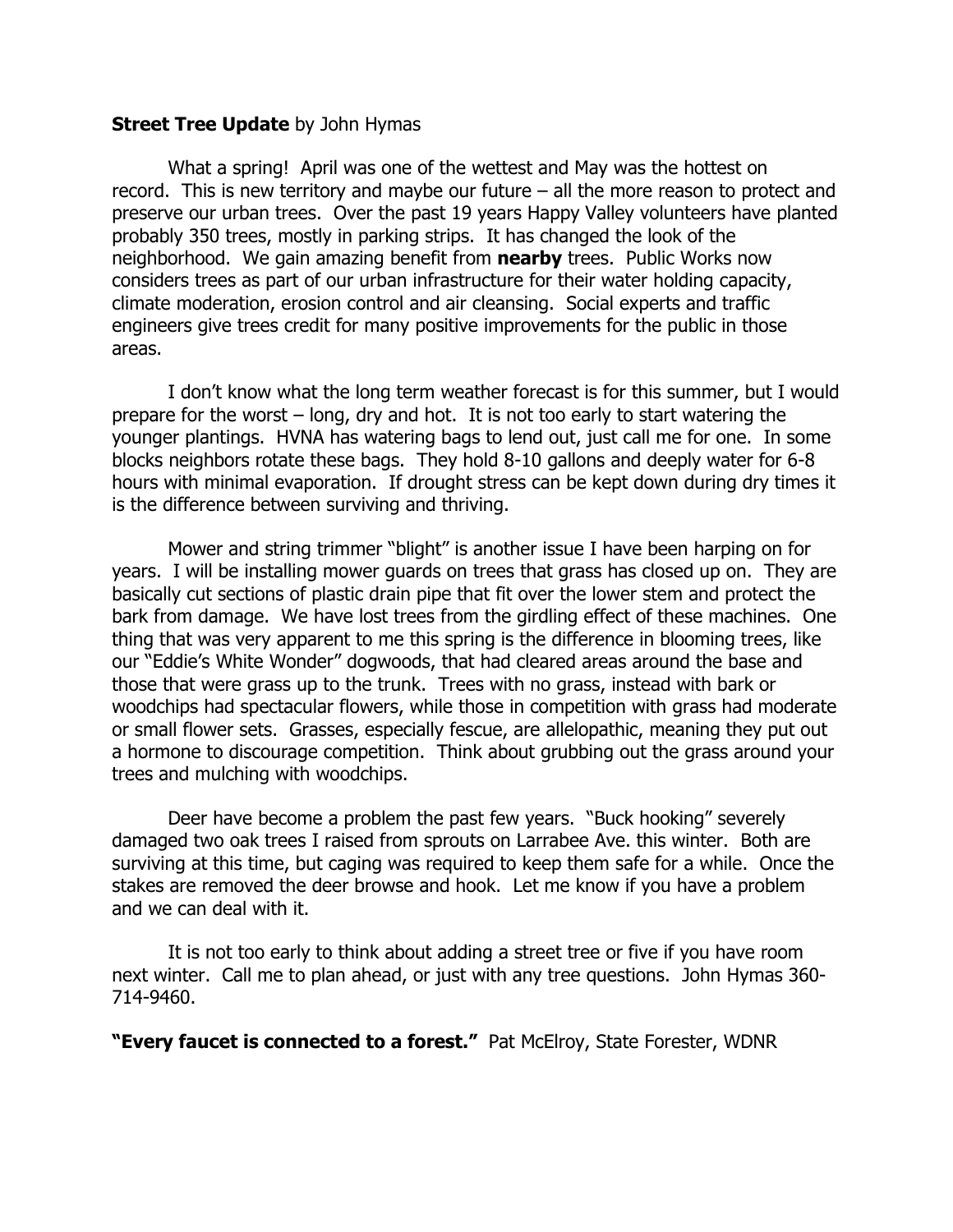#### **Editor's Comments:**

No one has reported seeing the big Barn Owl – Hope People Feeding Rats or those poisoning rats with toxins did not cause the owl to die. Please Honor Native life.

And on a happy note—

### **The Lost Chicken**

While I, Barbara Perry, was scootering by Cindy Packo's home on Mill, she told me people were looking for two out of their fence chickens – the organic kind from the Vollendorff farm. Cindy said they may have been eaten by a red tail hawk or an eagle that she sometimes spots flying over her Happy Valley home area. Both Ms. Packo and I doubted Ms.Vollendorff would complain about either a hawk or eagle lunching on her chicken.

#### dull green lawn

dull green lawn

on and on and on and on ……

# Till a Dandelion Survives toxins and Pops Its Smiling Yellow FACE

So Kids Know Where to Safely Play

By Barbara Ceis Perry

### **Suggested Resources from Opening article by Barbara Davenport**

On Internet

\*Song" Requiem for the Giants. Eileen McGann ( YouTube)

\*9 reasons cities need mature urban trees ( [Greenblue.com\)](http://greenblue.com/) Books

1.Keepers of the Trees. A Guide to Re-Greening North America. Ann Linnea, 2010. Life stories of fourteen people whose lives have been shaped by trees.

2.The Hidden Life of Trees: What They Feel, How They Communicate—Discoveries From a Secret World. Peter Wohlleben. 2015. Much like human families, tree parents live together with their children, and communicate with them.

3. American Canopy [Trees, Forests and the Making of a](https://www.bostonglobe.com/arts/books/2012/05/19/review-american-canopy-trees-forests-and-making-nation-eric-rutkow/GqHtJCmn50ch1QyJOtQnGM/story.html) Nation. Eric Rutkow, 2013. **Story of the relationship between Americans and their trees across the entire span of our nation's history.**

The young, massively-altered forests we have left in the U.S. are ghosts of the original **American** treescapes.

4 .The Lorax. Dr Seuss ( children's book) 1971. It chronicles the plight of the environment and **the Lorax**, who speaks for the trees. The state of the tree to share this information.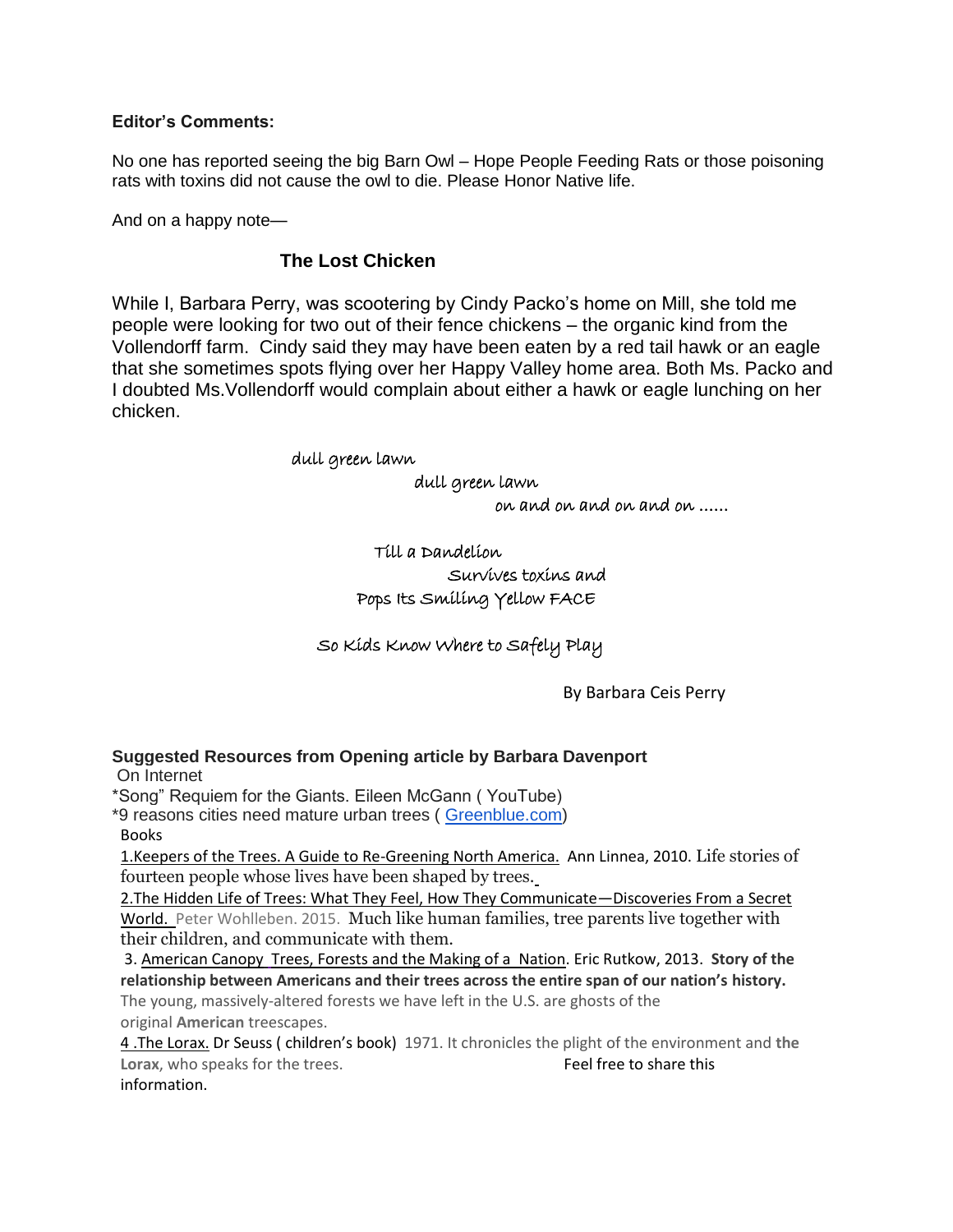# **Happy Valley Neighborhood Association**

| <b>Officers</b>       |                                            |              |
|-----------------------|--------------------------------------------|--------------|
| <b>President</b>      |                                            |              |
| <b>Vice President</b> |                                            |              |
| <b>Hue Beattie</b>    |                                            |              |
| Treasurer             |                                            |              |
| Bobbi Vollendorff     |                                            |              |
| Secretary             |                                            |              |
| Monica Abrio          |                                            |              |
| Mayor's Rep.          |                                            |              |
| Ray Dellecker         | rdellecker@gmail.com                       | 360-676-9406 |
| <b>At Large</b>       |                                            |              |
| Shovia Machiranehond  |                                            |              |
| Alex McLean           |                                            |              |
| Jim Spaich            |                                            |              |
| Aaron Walters         |                                            |              |
| John Hymas            |                                            |              |
| <b>Wendy Scherrer</b> | bluegreen.northwest@gmail.com 360-715-2993 |              |
| Jake Charlton         |                                            |              |
| Same Lockwood         |                                            |              |
| Kate Nichols          |                                            |              |
| <b>Barbara Perry</b>  | annieceis@gmail.com                        |              |
|                       |                                            |              |
|                       |                                            |              |

**Membership**: Sam Lockwood **Website/ Social Media**: Jake Charlton **Trees and Trails**: John Hymas, Barbara Davenport, Asko Hamalainen **Southside Community Meals**: Susie Hymas, Wendy Scherrer, Asko Hamalainen, Kevin Sullivan **Yimby:** Wendy Scherrer, Mark Schramer, Monica Ably, Rose Lathrop, Shannon Moris, Grace Offey **Padden Creek Alliance:** John Hymas, Hue Beattie, Richard Sullivan, Kim Clarkin, Wendy Scherrer, Dale McKinnon **Newsletter**: Barbara Perry

# **Request for Submissions**

Letters to the Editor, Please send articles past, present, or future about Happy Valley, short creative works, news articles, happenings about the neighborhood. Limit submissions to one page. Must fit one page or will have to be cut. Add a sentence about you, your submissions and/or work. We like HVN authors. Send to Barbara Perry HVNA newsletter editor [annieceis@gmail.com](mailto:annieceis@gmail.com)